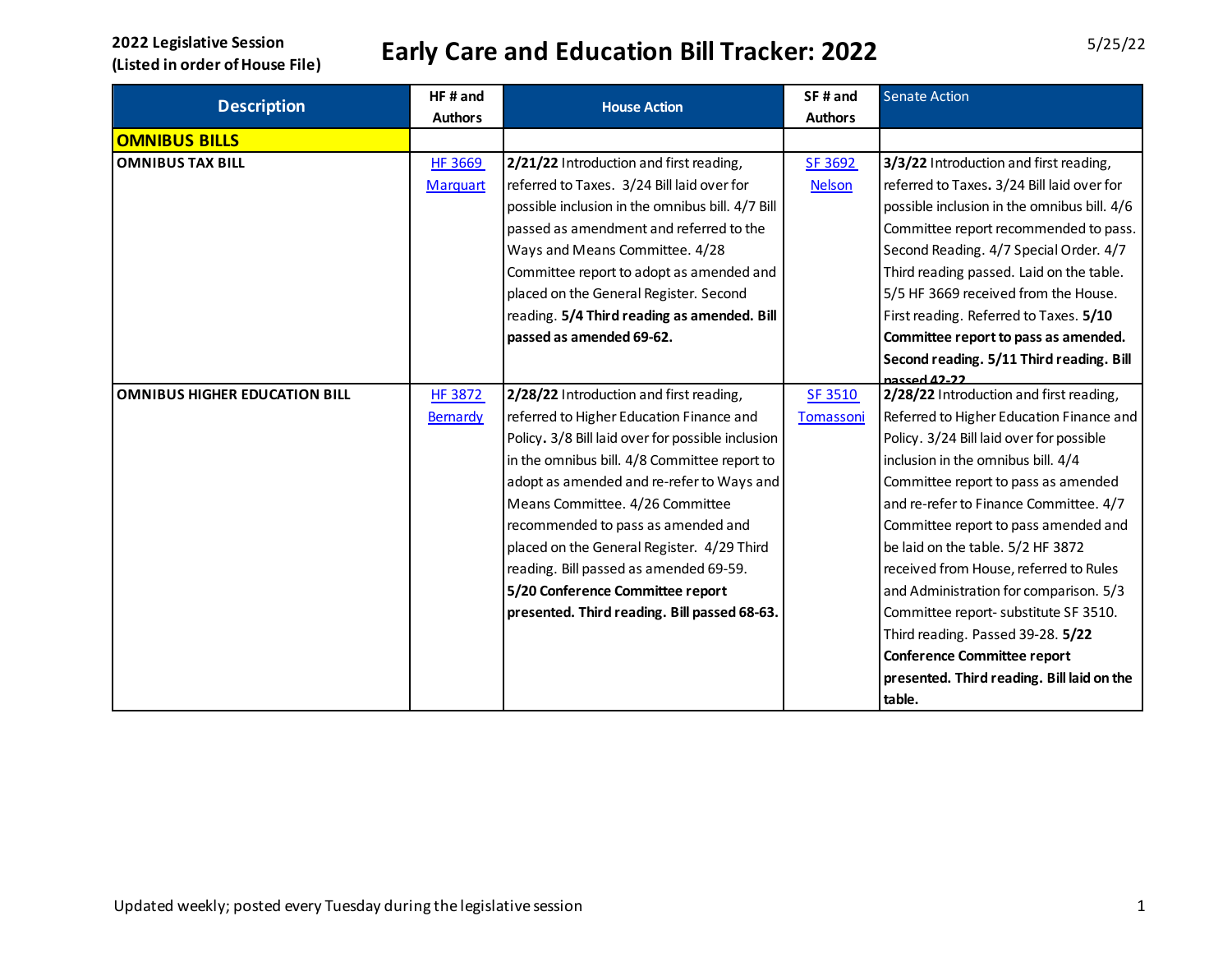|                                                | HF# and             |                                               | SF# and        | <b>Senate Action</b>                      |
|------------------------------------------------|---------------------|-----------------------------------------------|----------------|-------------------------------------------|
| <b>Description</b>                             | <b>Authors</b>      | <b>House Action</b>                           | <b>Authors</b> |                                           |
| <b>OMNIBUS E-12 EDUCATION BILL</b>             | <b>HF 4300</b>      | 3/14/22 Introduction and first reading,       | <b>SF 4113</b> | 3/17/22 Introduction and first reading,   |
|                                                | Davnie              | referred to Education Finance. 3/17 Bill laid | Chamberlain    | Referred to Education Finance and Policy. |
|                                                |                     | over for possible inclusion in omnibus bill.  |                | 3/30 Informational hearing held on        |
|                                                |                     | 4/7 Committee report to adopt as amended      |                | literacy section of bill. 4/7 Committee   |
|                                                |                     | and re-refer to Tax Committee. 4/8            |                | report to pass as amended and re-refer to |
|                                                |                     | Committee report to re-refer to Ways and      |                | Finance Committee. 4/21 Committee         |
|                                                |                     | Means Committee as amended. 4/21              |                | report to pass as amended. Second         |
|                                                |                     | Committee recommended to pass as              |                | reading. 4/28 HF 4300 subsituted. 5/3     |
|                                                |                     | amended and placed on the General             |                | Third reading. Bill passed 37-29.         |
|                                                |                     | Register. SEE HF4735 ARTICLES 4 & 5 FOR       |                |                                           |
|                                                |                     | ECE ELEMENTS. 4/27 Third reading. Bill        |                |                                           |
|                                                |                     | passed as amended 69-61.                      |                |                                           |
| <b>OMNIBUS JOBS/WORKFORCE BILL</b>             | <b>HF 4355 Noor</b> | 3/17/22 Introduction and first reading,       | SF 4091 Pratt  | 3/17/22 Introduction and first reading,   |
|                                                |                     | referred to Workforce and Business            |                | referred to Jobs & Economic Growth        |
|                                                |                     | Development Finance and Policy. 4/6           |                | Finance and Policy. 4/5 Committee report  |
|                                                |                     | Committee report to adopt as amended and      |                | to pass as amended and re-refer to        |
|                                                |                     | re-refer to Ways and Means Committee.         |                | Finance. 4/19 Committee report to pass    |
|                                                |                     | 4/26 Bill recommended to pass as amended      |                | as amended. Second Reading. 4/25 Bill     |
|                                                |                     | and placed on the General Register. 4/27 SF   |                | returned to Finance Committee.            |
|                                                |                     | 4091 substituted on General Register.         |                | Committee report to pass as amended.      |
|                                                |                     | Second reading. 5/4 Third reading as          |                | Second reading. 4/26 Third reading. Bill  |
|                                                |                     | amended. Bill passed as amended 69-62.        |                | passed 38-27. 5/22 Conference             |
|                                                |                     |                                               |                | Committee report presented. Third         |
|                                                |                     |                                               |                | reading Rill laid on the table            |
| <b>OMNIBUS AGRICULTURE BILL</b><br>Note-       | <b>HF 4366</b>      | 3/17/22 Introduction and first reading,       | SF 4019        | 3/16/22 Introduction and first reading,   |
| See HF 3420 (drought relief for final language | <b>Sundin</b>       | referred to Agriculture Finance and Policy.   | <b>Westrom</b> | referred to Agriculture and Rural         |
| passed.                                        |                     | 4/8 Committee report, to adopt as amended     |                | Development Finance and Policy. 4/5       |
|                                                |                     | and re-refer to Ways and Means. 4/21          |                | Committee report to pass as amended.      |
|                                                |                     | Committee report to pass as amended.          |                | Second reading. 4/26 HF 4366              |
|                                                |                     | Second reading. 4/25 Third reading as         |                | substituted. Second reading. 4/27 Third   |
|                                                |                     | amended. Bill passed as amended 70-62.        |                | reading. Bill passed 41-26.               |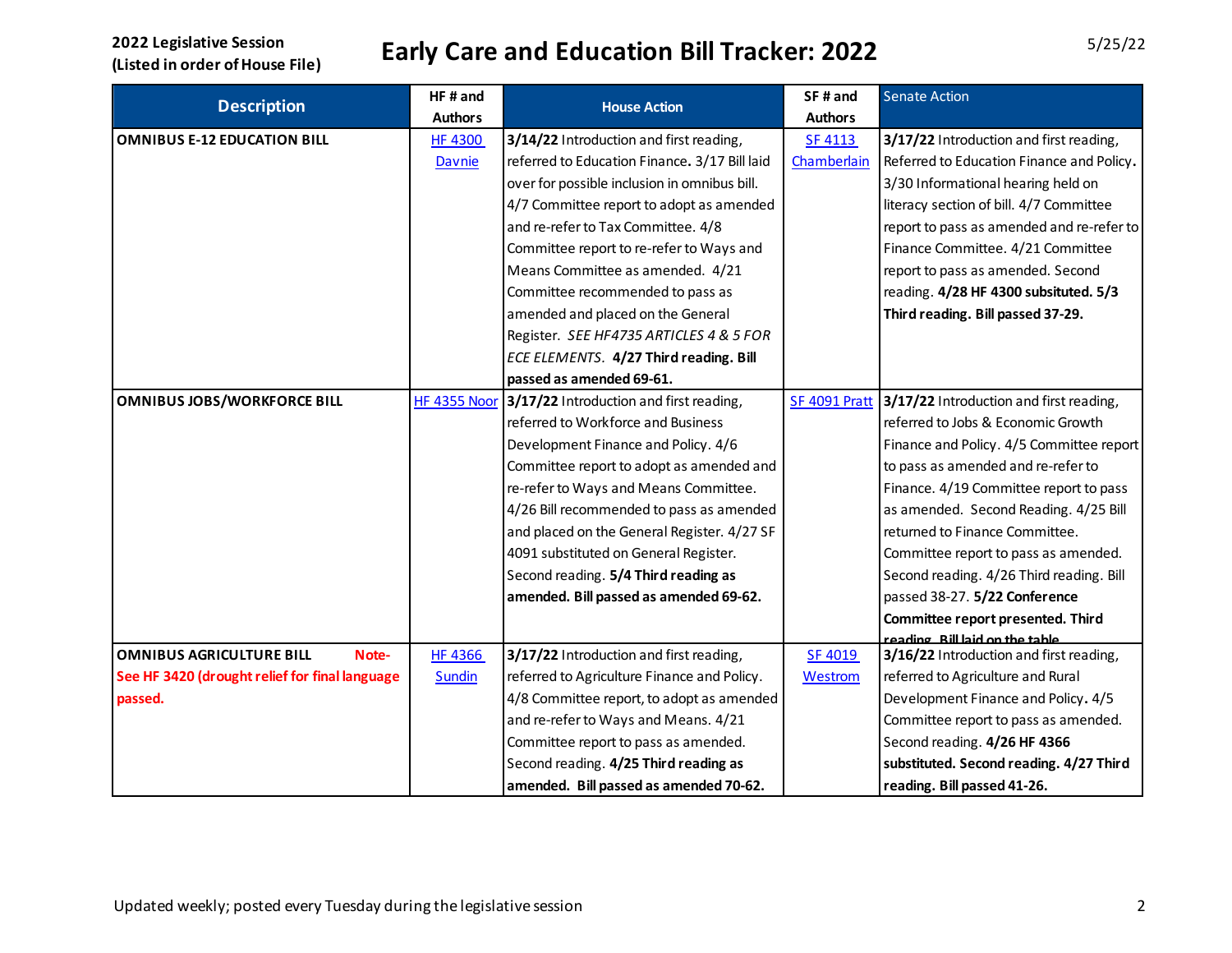| <b>Description</b>                             | HF# and        |                                               | SF# and        | <b>Senate Action</b>                       |
|------------------------------------------------|----------------|-----------------------------------------------|----------------|--------------------------------------------|
|                                                | <b>Authors</b> | <b>House Action</b>                           | <b>Authors</b> |                                            |
| Drought relief funding provided, cooperative   | <b>HF 3420</b> | 2/14/22 Introduction and first reading,       |                | 2/24/22 Introduction and first reading,    |
| grants established for farmers. OMNIBUS        | Sundin         | referred to Agriculture Finance and Policy.   |                | referred to Agricultre and Rural           |
| <b>AGRICULTURE BILL LANGUAGE</b>               |                | 2/24 Committee report, to adopt as            |                | Development Finance and Policy. 3/14       |
|                                                |                | amended and re-refer to Ways and Means.       |                | Committee report to pass as amended        |
|                                                |                | 2/28 Committee report, to adopt as            |                | and re-refer to Finance. 3/23 Committee    |
|                                                |                | amended. Second reading. 3/10 Third           |                | report to pass as amended. Second          |
|                                                |                | reading. Bill passed 101-33. 4/7 Bill returnd |                | reading. 3/31 Third reading. Passed 66-0.  |
|                                                |                | from the Senate with amendment. House         |                | 4/7 House does not concur. Conference      |
|                                                |                | refused to concur-conference committee        |                | committee appointed. 5/22 Conference       |
|                                                |                | appointed. 5/21 Conference Committee          |                | Committee report presented. Third          |
|                                                |                | report presented. Third reading. Bill passed  |                | reading. Bill passed 66-1.                 |
| <b>OMNIBUS HEALTH&amp; HUMAN SERVICES BILL</b> | <b>HF 4706</b> | 3/30/22 Introduction and first reading,       | <b>SF 4410</b> | 3/31/22 Introduction and first reading,    |
| Note- see HF 4065 for HHS policy only          | Liebling       | referred to Health Finance and Policy. 4/8    | <b>Abeler</b>  | referred referred to Human Services        |
| language below                                 |                | Committee report to adopt as amended and      |                | Reform Finance and Policy. 4/21            |
|                                                |                | re-refer to Ways and Means Committee.         |                | Committee report to pass as amended.       |
|                                                |                | 4/27 Committee report to pass as amended      |                | Second reading. 4/26 Third reading. Bill   |
|                                                |                | and placed on the General Register. 4/28      |                | passed 61-5.                               |
|                                                |                | Senate bill (SF 4410) substituted as          |                |                                            |
|                                                |                | amended. Second reading. 5/3 Third            |                |                                            |
|                                                |                | reading as amended. Bill passed as            |                |                                            |
|                                                |                | amended 69-64                                 |                |                                            |
| Long-term care consultation services           | <b>HF 4065</b> | 3/7/22 Introduction and first reading,        | SF 3816        | 3/9/22 Introduction and first reading.     |
| recodified (HHS POLICY LANGUAGE ONLY)          | <b>Schultz</b> | referred to Human Services Finance and        | <b>Abeler</b>  | Referred to Human Services Reform          |
|                                                |                | Policy. 03/30/2022                            |                | Finance and Policy. 3/21 Committee         |
|                                                |                | Committee report, to adopt as amended.        |                | report to pass as amended. 3/22 Second     |
|                                                |                | Second reading. 04/04/2022 Third reading      |                | Reading. 4/5/22 Bill received from         |
|                                                |                | as amended. Bill was passed as amended        |                | House. Introduction and first reading. 4/6 |
|                                                |                | 132-1. 5/22 Returned from Senate with         |                | Comm report: Rule 45-amend, subst.         |
|                                                |                | amendment. Third reading as amended by        |                | General Orders SF3816. Second reading.     |
|                                                |                | Senate. Bill passed 68-65.                    |                | 5/22 Special order: amended. Bill passed   |
|                                                |                |                                               |                | 66-0.                                      |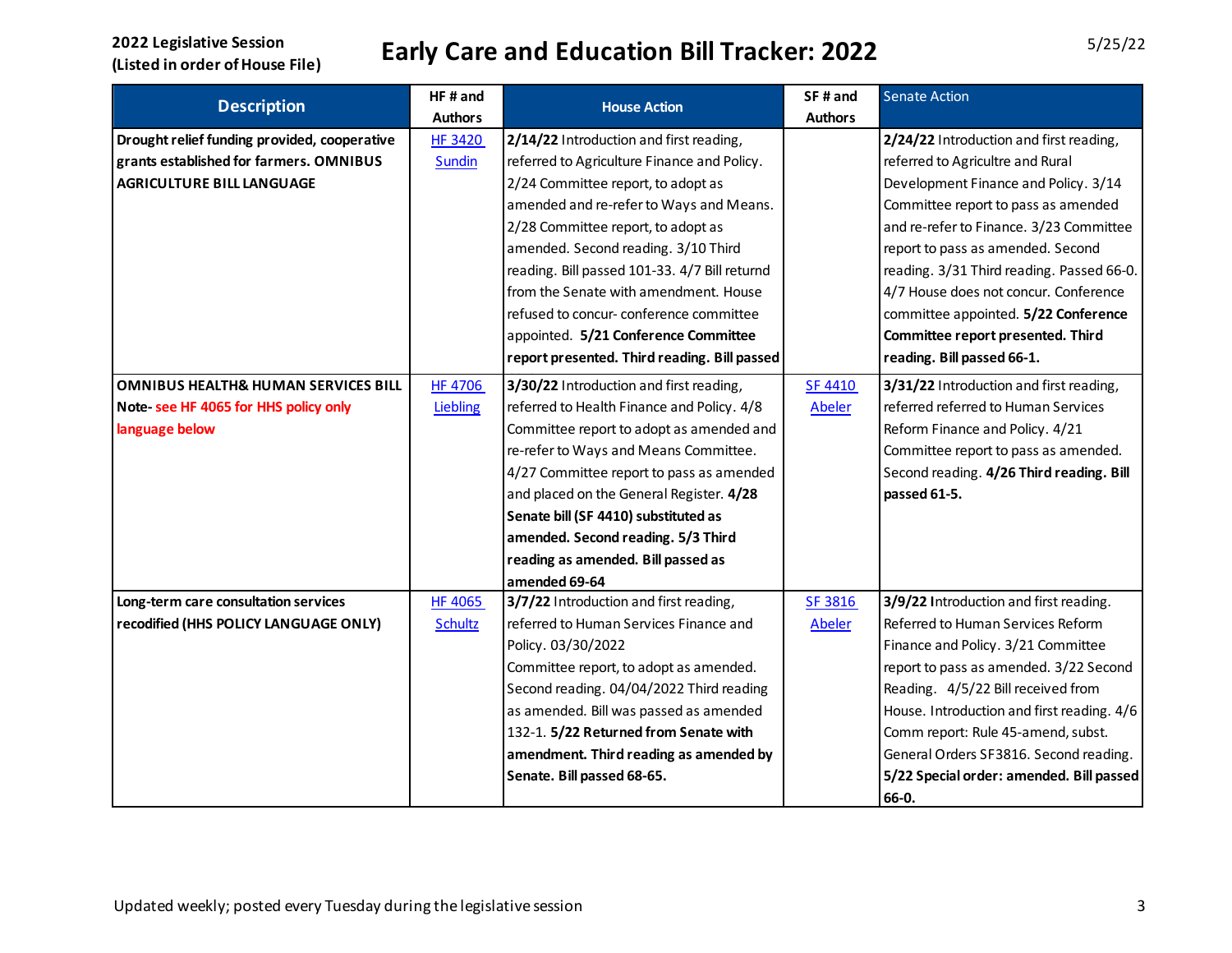|                                           | HF# and        | <b>House Action</b>                                   | SF# and        | <b>Senate Action</b>                    |
|-------------------------------------------|----------------|-------------------------------------------------------|----------------|-----------------------------------------|
| <b>Description</b>                        | <b>Authors</b> |                                                       | <b>Authors</b> |                                         |
| <b>OMNIBUS HUMAN SERVICES BILL</b>        | <b>HF 4579</b> | 3/24/22 Introduction and first reading,               |                |                                         |
|                                           | <b>Schultz</b> | referred to Human Services Finance and                |                |                                         |
|                                           |                | Policy. 4/8 Committee report to adopt as              |                |                                         |
|                                           |                | amended and re-refer to Ways and Means                |                |                                         |
|                                           |                | Committee. 4/27 Bill incorporated into HF             |                |                                         |
|                                           |                | 4706 (see above).                                     |                |                                         |
| OMNIBUS EARLY CHILDHOOD EDUCATION         |                | HF 4735 Pinto 3/31/22 Introduction and first reading, |                |                                         |
| <b>BILL (HOUSE ONLY)</b>                  |                | referred to Early Childhood Finance and               |                |                                         |
|                                           |                | Policy. 4/7 Committee report to adopt as              |                |                                         |
|                                           |                | amended and re-refer to Ways and Means                |                |                                         |
|                                           |                | Committee. 4/21 Articles 5 and 6                      |                |                                         |
|                                           |                | incorporated into omnibus Education bill as           |                |                                         |
|                                           |                | amended. 4/27 Articles 1-4 incorporated               |                |                                         |
|                                           |                | into HF 4706 (see above).                             |                |                                         |
| <b>STAND ALONE BILLS</b>                  |                |                                                       |                |                                         |
| Commissioner of human services allowed to | HF 2927 Pinto  | 2/1/22 Introduction and first reading,                |                |                                         |
| reinstate child care program waivers and  |                | referred to Early Childhood Finance and               |                |                                         |
| modifications                             |                | Policy. 2/14 Committee report to adopt.               |                |                                         |
|                                           |                | Second reading.                                       |                |                                         |
| COVID-19 frontline workers payments       | <b>HF 2900</b> | 1/31/22 Introduction and first reading,               | SF 2650        | 1/31/22 Introduction and first reading. |
| authorization                             | Frazier        | referred to Workforce and Business                    | <b>Murphy</b>  | Referred to Jobs and Economic Growth    |
|                                           |                | Development Finance and Policy. 2/10                  |                | Finance and Policy                      |
|                                           |                | Passed and re-refer to Labor, Industry,               |                |                                         |
|                                           |                | Veterans and Military Affairs Finance and             |                |                                         |
|                                           |                | Policy Committee. 2/14 Committee report,              |                |                                         |
|                                           |                | to adopt and re-refer to State Government             |                |                                         |
|                                           |                | Finance and Elections. 2/15 Committee                 |                |                                         |
|                                           |                | report, to adopt and re-refer to Taxes. 2/17          |                |                                         |
|                                           |                | Committee report, to adopt as amended and             |                |                                         |
|                                           |                | re-refer to Ways and Means. 2/21 Second               |                |                                         |
|                                           |                | Reading. 2/24 Third reading. Bill passed as           |                |                                         |
|                                           |                | amended 71-61.                                        |                |                                         |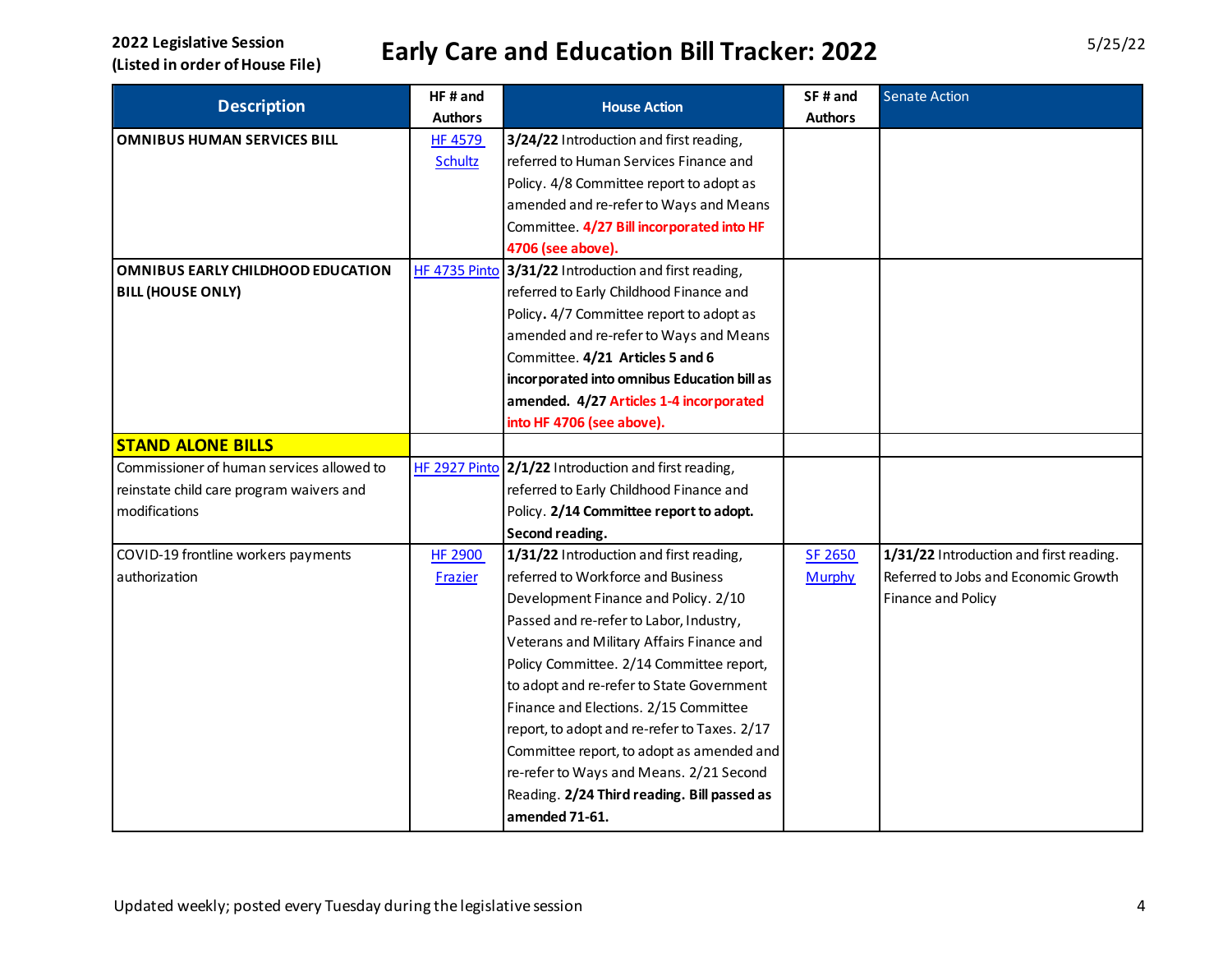| <b>Description</b>                        | HF# and        | <b>House Action</b>                          | SF# and         | <b>Senate Action</b>                      |
|-------------------------------------------|----------------|----------------------------------------------|-----------------|-------------------------------------------|
|                                           | <b>Authors</b> |                                              | <b>Authors</b>  |                                           |
| Unemployment insurance trust fund loans   | <b>HF 3166</b> | 2/7/22 Introduction and first reading,       | SF 2677 Pratt   | 1/31/22 Introduction and first reading,   |
| repaid, unemployment insurance trust fund | Pelowski       | referred to Workforce and Business           |                 | referred to Jobs and Economic Growth      |
| replenished, and money appropriated       |                | Development Finance and Policy. 4/25         |                 | Finance and Policy. 2/7 Committee report  |
|                                           |                | Third reading as amended. Bill passed as     |                 | to pass as amended and re-refer to        |
|                                           |                | amended 70-63. 4/26 Conference               |                 | Finance. 2/10 Second reading. 2/14        |
|                                           |                | Committee appointed. 4/29 House adopted      |                 | Special Order. Third reading, passed 55-  |
|                                           |                | conference committee report. Third           |                 | 11. 4/26 returned from the House with     |
|                                           |                | reading. Bill passed 124-5.                  |                 | amendment. Senate not concur.             |
|                                           |                |                                              |                 | Conference committee appointed. 4/29      |
|                                           |                |                                              |                 | Senate adopted conference committee       |
|                                           |                |                                              |                 | and repassed bill. Third reading. Bill    |
| Human services commissioner allowed to    | HF 2914        | 1/31/22 Introduction and first reading,      | SF 2876         | 2/3/22 Introduction and first reading,    |
| reinstate waivers and modifications       | <b>Schultz</b> | referred to Human Services Finance and       | Abeler          | referred to Human Services Reform         |
|                                           |                | Policy. 2/7 Passed as amended and re-        |                 | Finance and Policy. 2/10 Passed as        |
|                                           |                | referred to Health Finance and Policy. 2/15  |                 | amended and re-referred to Finance        |
|                                           |                | Committee report, to adopt as amended and    |                 | Committee. 2/17 Committee report to       |
|                                           |                | re-refer to Ways and Means. SF 2876          |                 | pass and referred to floor. Second        |
|                                           |                | substituted. 3/17 Third reading. Bill passed |                 | reading. 2/21 Special Order. 2/21 Third   |
|                                           |                | 87-46. Signed by Governor 3/24/22.           |                 | reading. Bill passed 46-21. Signed by     |
|                                           |                |                                              |                 | Governor 3/24/22                          |
| Education; forecast adjustments made      | <b>HF 4540</b> | 3/23/22 Introduction and first reading,      | SF4116          | 3/17/22 Introduction and first reading,   |
|                                           | Davnie         | referred to Education Finance                | Chamberlai      | referred to Education Finance and Policy. |
|                                           |                |                                              | $\underline{n}$ | 3/23 Committee report to pass as          |
|                                           |                |                                              |                 | amended. Second reading. 3/31 Bill        |
|                                           |                |                                              |                 | referred to Finance. 5/9 Committee        |
|                                           |                |                                              |                 | report to pass as amended. Second         |
|                                           |                |                                              |                 | reading. 5/22 Special order: amended.     |
|                                           |                |                                              |                 | Third reading. Bill passed 66-0           |
| <b>BILLS INCLUDED IN OMNIBUS BILLS</b>    |                |                                              |                 |                                           |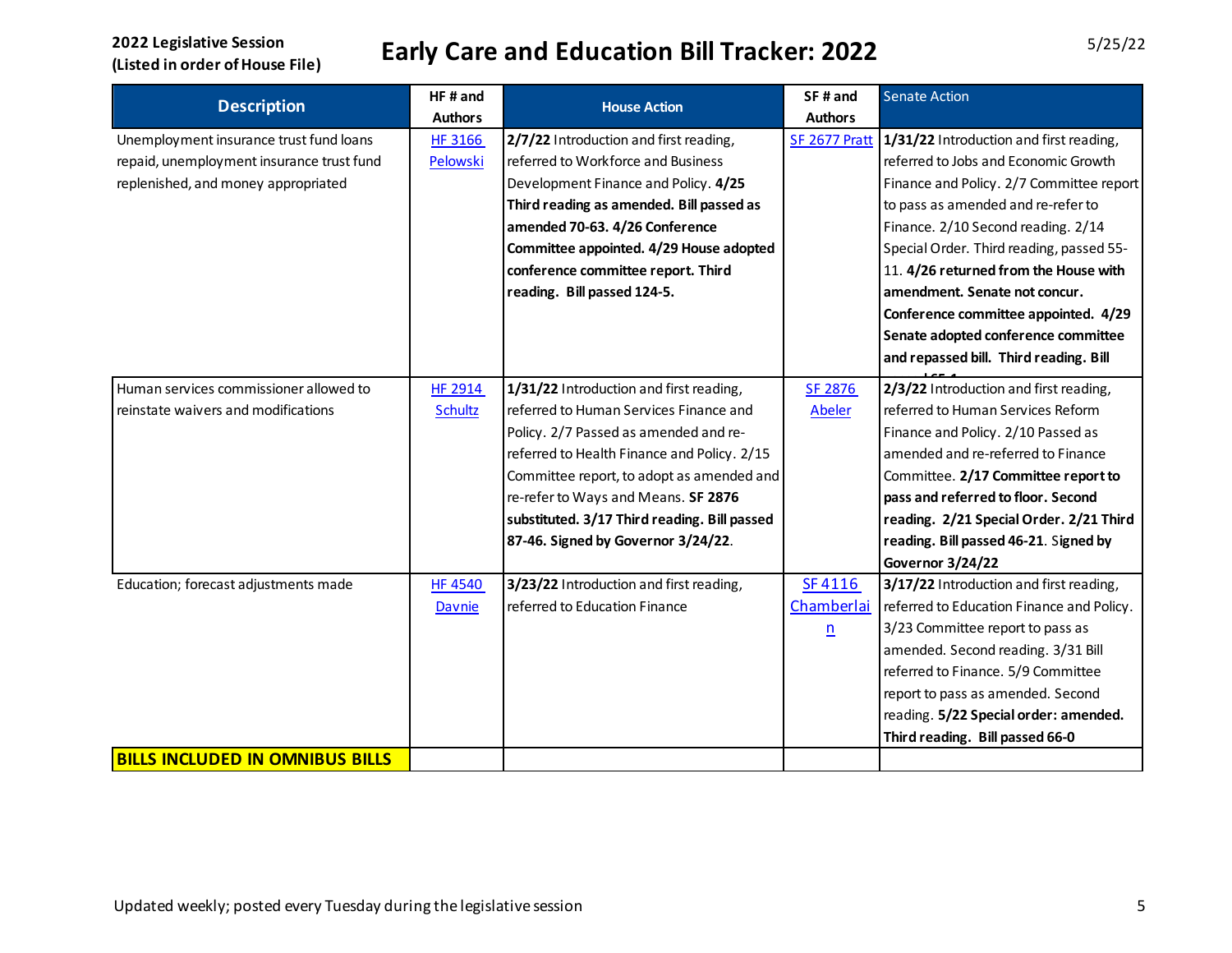| <b>Description</b>                              | HF# and           | <b>House Action</b>                                   | SF# and        | <b>Senate Action</b>                      |
|-------------------------------------------------|-------------------|-------------------------------------------------------|----------------|-------------------------------------------|
|                                                 | <b>Authors</b>    |                                                       | <b>Authors</b> |                                           |
| After-school community learning programs        | <b>HF 786 Lee</b> | 2/4/21 Introduction and first reading,                | <b>SF 821</b>  | 2/11/21 Introduction and first reading,   |
| modified, report required, and money            |                   | referred to Education Policy. 2/17/21                 | Eichorn        | referred to Education Finance and Policy. |
| appropriated                                    |                   | Committee report to adopt and re-refer to             |                | 3/7/22 Bill amended and laid over for     |
|                                                 |                   | Education Finance. 2/24/21 Bill laid over for         |                | possible inclusion in the omnibus bill.   |
|                                                 |                   | further consideration. 2/22/22 Bill laid over         |                |                                           |
|                                                 |                   | for possible inclusion in the omnibus bill.           |                |                                           |
| Early childhood family education obsolete       |                   | HF 2231 Pinto 3/15/21 Introduction and first reading, |                |                                           |
| language removed.                               |                   | referred to Early Childhood Finance and               |                |                                           |
|                                                 |                   | Policy. 3/17/22 Committee report to adopt.            |                |                                           |
|                                                 |                   | <b>Second Reading.</b>                                |                |                                           |
| Head Start appropriation distribution modified, | <b>HF 2660</b>    | 01/31/22 Introduction and first reading,              |                |                                           |
| and money appropriated                          | Kotyza-           | referred to Education Finance. 1/31 Re-               |                |                                           |
|                                                 | Witthuhn          | referred to Early Childhood Finance and               |                |                                           |
|                                                 |                   | Policy. 2/22 Bill laid over for possible              |                |                                           |
|                                                 |                   | inclusion in the omnibus bill                         |                |                                           |
| Increase Teachers of Color Act strengthened,    | <b>HF 3079</b>    | 2/3/22 Introduction and first reading,                | <b>SF 3132</b> | 2/14/22 Introduction and first reading,   |
| teachers of color and American Indian teachers  | Hassan            | referred to Education Policy. 2/14                    | <b>Kunesh</b>  | Referred to Education Finance and Policy  |
| percentage increased, world's best workforce    |                   | Committee report to adopt and re-refer to             |                |                                           |
| requirements amended                            |                   | Education Finance. 2/16 Bill laid over for            |                |                                           |
|                                                 |                   | possible inclusion in the omnibus bill                |                |                                           |
| Executive function curriculum expansion grant   | HF 3272           | 2/10/22 Introduction and first reading,               | SF 2562        | 5/17/21 Introduction and first reading,   |
| funding provided, report required, and money    | Kotyza-           | referred to Education Finance. 2/15 Motion            | <b>Nelson</b>  | referred to Education Finance and Policy  |
| appropriated.                                   | <b>Witthuhn</b>   | to re-refer to Early Childhood Finance and            |                |                                           |
|                                                 |                   | Policy. 2/22 Bill laid over for possible              |                |                                           |
|                                                 |                   | inclusion in the omnibus bill                         |                |                                           |
| Dependent care credit expanded, and great       | <b>HF 3283</b>    | 2/10/22 Introduction and first reading,               | SF 4205 Pratt  | 3/23/22 Introduction and first reading,   |
| start child care credit established             | Kotyza-           | referred to Taxes. 2/16 Bill laid over for            |                | referred to Taxes                         |
|                                                 | Witthuhn          | possible inclusion in the omnibus bill                |                |                                           |
| Prekindergarten through grade 12 education      | <b>HF 3401</b>    | 2/14/22 Introduction and first reading,               | SF 2822        | 2/3/22 Introduction and first reading,    |
| provisions modifications                        | Richardson        | referred to Education Policy. 3/2 Bill laid over      | Chamberlain    | referred to Education Finance and Policy  |
|                                                 |                   | possible inclusion in the Omnibus bill. 3/25          |                |                                           |
|                                                 |                   | Bill passed as amended and re-referred to             |                |                                           |
|                                                 |                   | <b>Education Finance Committee.</b>                   |                |                                           |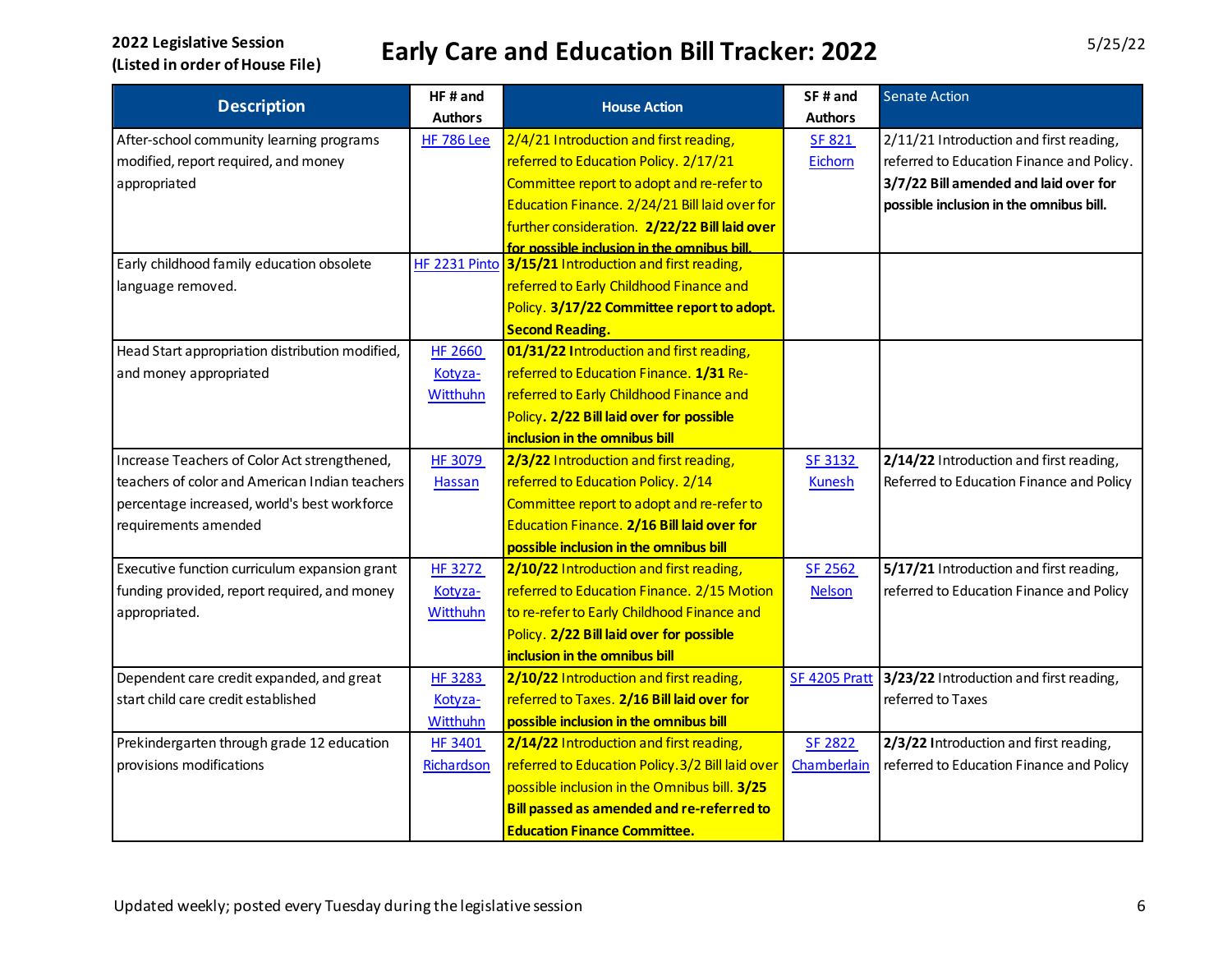| <b>Description</b>                                | HF# and          | <b>House Action</b>                            | SF# and         | <b>Senate Action</b>                        |
|---------------------------------------------------|------------------|------------------------------------------------|-----------------|---------------------------------------------|
|                                                   | <b>Authors</b>   |                                                | <b>Authors</b>  |                                             |
| Child care basic sliding fee temporary priorities | <b>HF 3484</b>   | 2/15/22 Introduction and first reading,        | SF 3379         | 2/21/22 Introduction and first reading,     |
| made permanent                                    | Pryor            | referred to Early Childhood Finance and        | Wiklund         | Referred to Education Finance and Policy.   |
|                                                   |                  | Policy. 3/1 Bill laid over for possible        |                 | 2/24 withdrawn and re-referred to           |
|                                                   |                  | inclusion in the omnibus bill                  |                 | Human Services Reform Finance and           |
|                                                   |                  |                                                |                 | Policy. 3/22 Bill laid over for possible    |
|                                                   |                  |                                                |                 | inclusion in the omnibus bill               |
| Staffing and group size requirements of           | HF 3530          | 2/17/22 Introduction and first reading,        |                 |                                             |
| certified, license-exempt child care centers      | <b>Wolgamott</b> | referred to Early Childhood Finance and        |                 |                                             |
| amended                                           |                  | Policy. 3/22 Bill Laid over for possible       |                 |                                             |
|                                                   |                  | inclusion in the omnibus bill                  |                 |                                             |
| Reach Out and Read Minnesota program grant        | <b>HF 3544</b>   | 2/17/22 Introduction and first reading,        | SF 3596         | 2/28/22 Introduction and first reading,     |
| funding provided, and money appropriated          | Kotyza-          | referred to Early Childhood Finance and        | Coleman         | referred to Education Finance and Policy    |
|                                                   | <b>Witthuhn</b>  | Policy. 3/1 Bill Laid over for possible        |                 |                                             |
|                                                   |                  | inclusion in the omnibus bill                  |                 |                                             |
| Full-service community school funding             | <b>HF 3587</b>   | 2/17/22 Introduction and first reading,        | <b>SF 3233</b>  | 2/17/19 Introduction and first reading.     |
| provided, and money appropriated                  | Vang             | referred to Education Finance. 2/23 Bill laid  | <b>Isaacson</b> | Referred to Education Finance and Policy    |
|                                                   |                  | over for possible inclusion in the omnibus     |                 |                                             |
|                                                   |                  | bill                                           |                 |                                             |
| Family, friend, and neighbor caregivers grant     | HF 3591          | 2/17/22 Introduction and first reading,        | SF 3313         | 2/21/22 Introduction and first reading,     |
| program funding provided, and money               | <b>Howard</b>    | referred to Early Childhood Finance and        | <b>Wiklund</b>  | referred to Human Services Reform           |
| appropriated                                      |                  | Policy. 3/1 Bill laid over for possible        |                 | Finance and Policy                          |
|                                                   |                  | inclusion in the omnibus bill                  |                 |                                             |
| Community education programming funding           | <b>HF 3596</b>   | 2/17/22 Introduction and first reading,        | SF 3586         | 2/28/22 Introduction and first reading,     |
| increased, and money appropriated                 | Edelson          | referred to Education Finance                  | Coleman         | referred to Education Finance and Policy.   |
|                                                   |                  |                                                |                 | 3/7 Laid over for possible inclusion in the |
|                                                   |                  |                                                |                 | omnibus bill.                               |
| Pregnant and parenting homeless youth study       | HF 3661          | 2/21/22 Introduction and first reading,        | SF 3263         | 2/17/22 Introduction and first reading,     |
| establishment and appropriation; homeless         | <b>Keeler</b>    | referred to Human Services Finance and         | <b>Dibble</b>   | referred to Human Services Reform           |
| youth act grants appropriation; grant funds       |                  | Policy. Referred by Chair to Preventing        |                 | Finance and Policy. 3/17 Bill amended       |
| authorized uses additions authorization           |                  | Homelessness Division. 2/23 Bill referred to   |                 | and laid over for possible inclusion in the |
|                                                   |                  | Human Services Finance and Policy. 3/10        |                 | omnibus bill.                               |
|                                                   |                  | <b>Bill amended and laid over for possible</b> |                 |                                             |
|                                                   |                  | inclusion in the omnibus bill.                 |                 |                                             |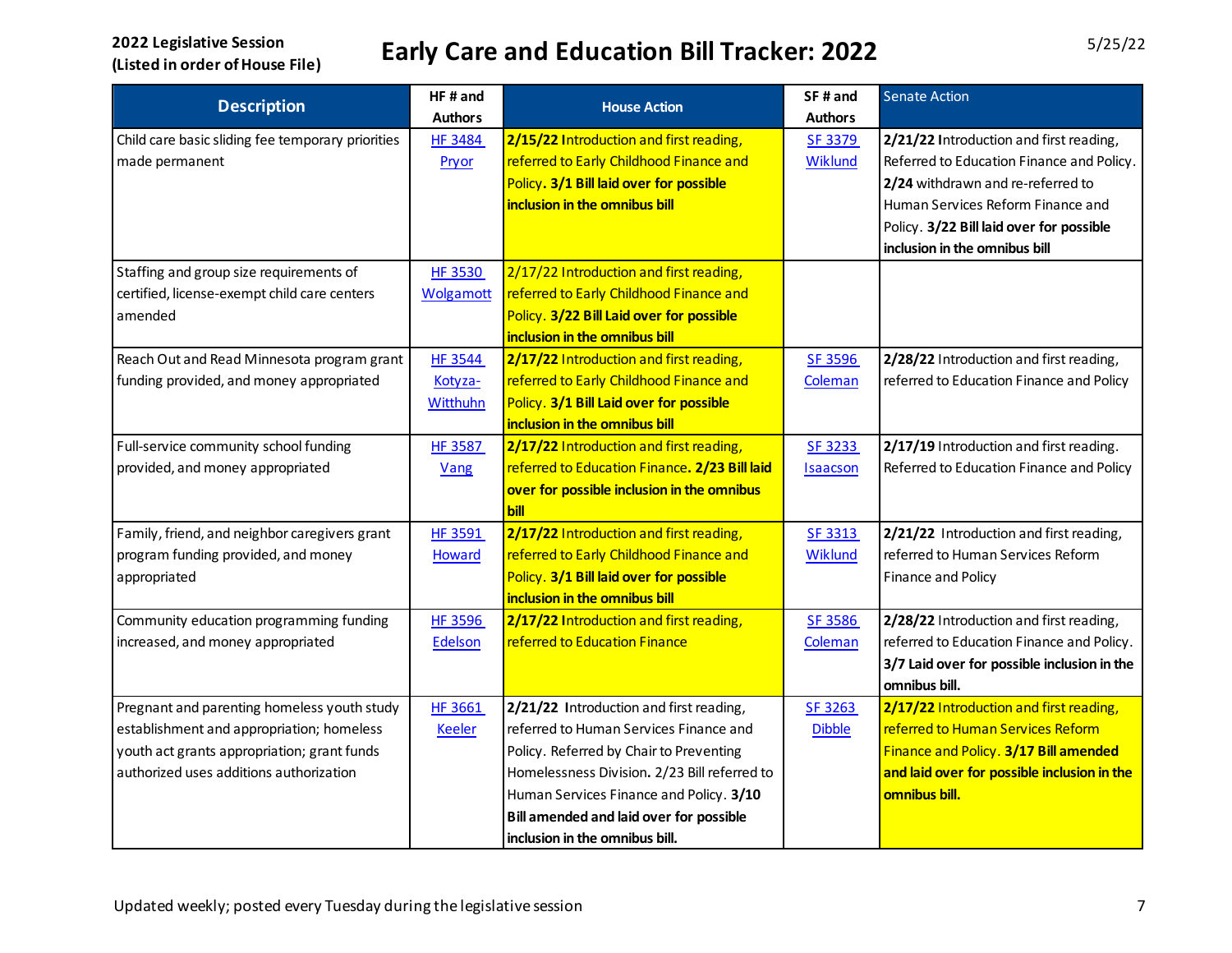| <b>Description</b>                               | HF# and         | <b>House Action</b>                            | SF# and        | <b>Senate Action</b>                        |
|--------------------------------------------------|-----------------|------------------------------------------------|----------------|---------------------------------------------|
|                                                  | <b>Authors</b>  |                                                | <b>Authors</b> |                                             |
| Child care regulations update provided           | HF 3701         | 2/24/22 Introduction and first reading,        | SF 3827        | 3/9/22 Introduction and first reading,      |
|                                                  | Pryor           | referred to Early Childhood Finance and        | Wiklund        | referred to Human Services Licensing        |
|                                                  |                 | Policy. 3/4 Bill laid over for possible        |                | Policy                                      |
|                                                  |                 | consideration in the omnibus bill              |                |                                             |
| Child care grant program funding provided,       | <b>HF 3783</b>  | 2/24/22 Introduction and first reading,        | SF 3497        | 2/28/22 Introduction and first reading,     |
| previous appropriation modified for child care   | Olson, L.       | referred to Workforce and Business             | Rarick         | referred to Jobs and Economic Growth        |
| work, and money appropriated                     |                 | Development Finance and Policy. 3/9 Bill       |                | Finance and Policy                          |
|                                                  |                 | amended and re-referred to the Early           |                |                                             |
|                                                  |                 | <b>Childhood Finance and Policy Committee.</b> |                |                                             |
|                                                  |                 | 3/23 Bill referred to Workforce and            |                |                                             |
|                                                  |                 | <b>Business Development Committee</b>          |                |                                             |
| Quality Parenting Initiative funding provided,   | <b>HF 3815</b>  | 2/28/22 Introduction and first reading,        | <b>SF 3720</b> | 3/3/22 Introduction and first reading,      |
| and money appropriated                           | Moran           | referred to Human Services Finance and         | Torres-Ray     | referred to Human Services Reform           |
|                                                  |                 | Policy. 3/23 Bill laid over for possible       |                | Finance and Policy. 3/22 Bill laid over for |
|                                                  |                 | inclusion in the omnibus bill.                 |                | possible inclusion in the omnibus bill.     |
| Child care assistance eligibility and co-payment | <b>HF 3861</b>  | 2/28/22 Introduction and first reading,        | SF 3908        | 3/10/22 Introduction and first reading,     |
| requirements modified                            | <b>Boldon</b>   | referred to Early Childhood Finance and        | Wiklund        | referred to Human Services Reform           |
|                                                  |                 | Policy. 3/15 Laid over as amended for          |                | Finance and Policy                          |
|                                                  |                 | possible inclusion in the omnibus bill         |                |                                             |
| Universal, voluntary home visiting program for   | <b>HF 3886</b>  | 3/3/22 Introduction and first reading,         | <b>SF 3766</b> | 3/7/22 Introduction and first reading,      |
| families with infants established, and money     | <b>Morrison</b> | referred to Early Childhood Finance and        | Wiklund        | Referred to Health and Human Services       |
| appropriated                                     |                 | Policy. 3/8 Bill amended and re-referred to    |                | Finance and Policy                          |
|                                                  |                 | Health Finance and Policy. 3/16 Bill laid      |                |                                             |
|                                                  |                 | over for possible inclusion in the omnibus     |                |                                             |
|                                                  |                 | bill.                                          |                |                                             |
| Increase Teachers of Color Act strengthened,     | HF 3917         | 3/3/22 Introduction and first reading,         | SF 3714        | 3/3/22 Introduction and first reading,      |
| supplemental financing provided for grants to    | <b>Keeler</b>   | referred to Higher Education Finance and       | Rarick         | Referred to Higher Education Finance and    |
| underrepresented student teachers of color       |                 | Policy. 3/8 Bill laid over for possible        |                | Policy. 3/17 Bill laid over for possible    |
| scholarship pilot program, and money             |                 | inclusion in the omnibus bill                  |                | inclusion in the omnibus bill.              |
| appropriated                                     |                 |                                                |                |                                             |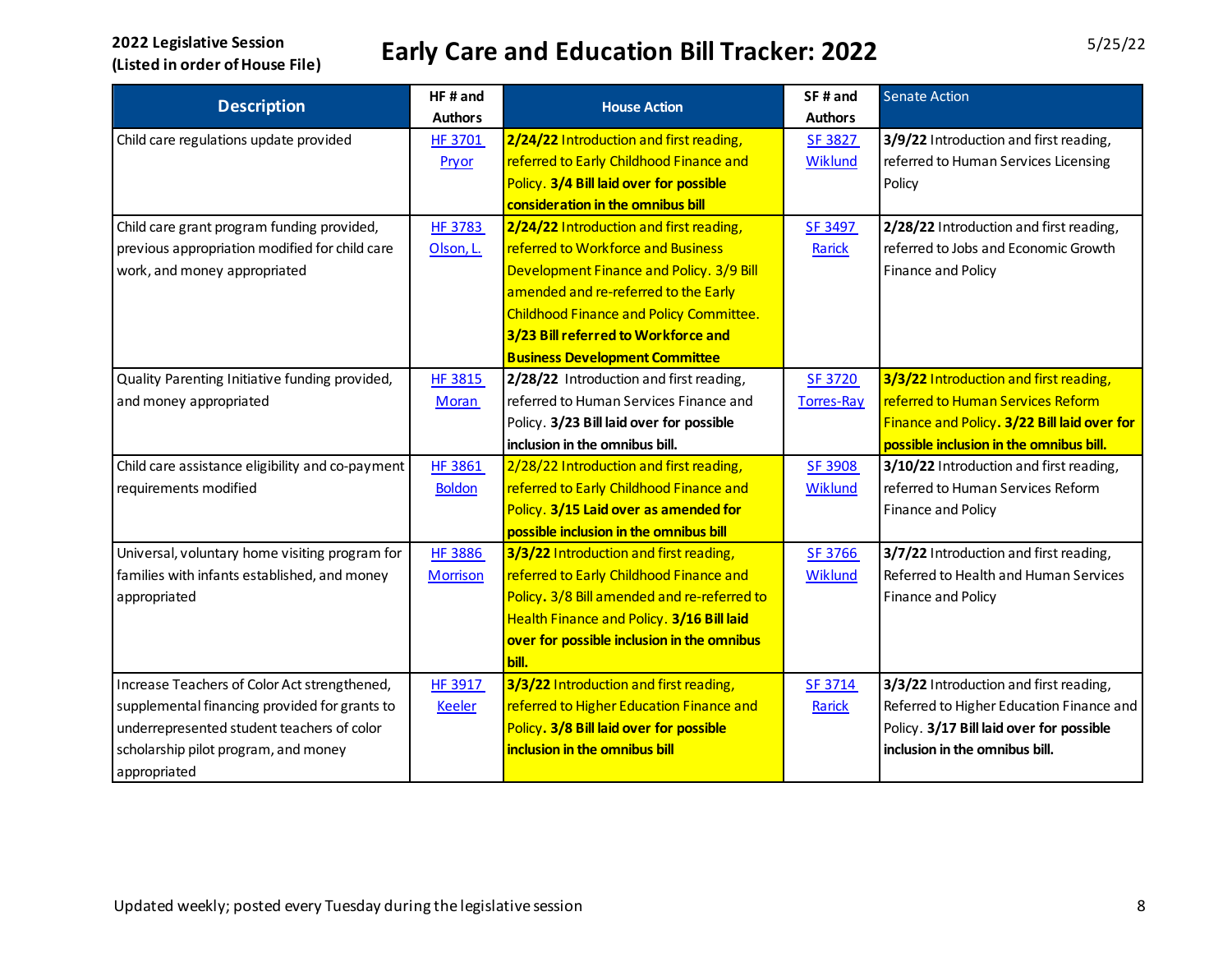| <b>Description</b>                                | HF# and         | <b>House Action</b>                                   | SF# and        | <b>Senate Action</b>                                 |
|---------------------------------------------------|-----------------|-------------------------------------------------------|----------------|------------------------------------------------------|
|                                                   | <b>Authors</b>  |                                                       | <b>Authors</b> |                                                      |
| Minneapolis; Parents in Community Action          | <b>HF 3928</b>  | 3/3/22 Introduction and first reading,                |                | SF 3629 Fateh 3/3/22 Introduction and first reading, |
| funding provided, and money appropriated-         | Gomez           | referred to Workforce and Business                    |                | referred to Jobs and Economic Growth                 |
| <b>BONDING BILL YET TO BE DECIDED</b>             |                 | Development Finance and Policy. 3/11                  |                | Finance and Policy                                   |
|                                                   |                 | Informational hearing. 3/17 Capitol                   |                |                                                      |
|                                                   |                 | <b>Investment Committee-Laid over for</b>             |                |                                                      |
|                                                   |                 | possible inclusion in the omnibus bill.               |                |                                                      |
| Early childhood special education students        | <b>HF 3981</b>  | 3/3/22 Introduction and first reading,                |                |                                                      |
| made eligible for prekindergarten school          | <b>Koegel</b>   | referred to Early Childhood Finance and               |                |                                                      |
| breakfast reimbursement and English learner       |                 | Policy. 3/15 Bill Laid over for possible              |                |                                                      |
| services, and money appropriated                  |                 | inclusion in the omnibus bill                         |                |                                                      |
| Pregnant patient right to have designated         | <b>HF 4025</b>  | 3/7/22 Introduction and first reading,                | SF 3959        | 3/14/22 Introduction and first reading,              |
| support person present while receiving health     | Richardson      | referred to Health Finance and Policy. 3/16           | Champion       | referred to Health and Human Services                |
| care established                                  |                 | Bill laid over for possible inclusion in the          |                | Finance and Policy                                   |
|                                                   |                 | omnibus bill.                                         |                |                                                      |
| Community solutions for health child              | <b>HF 4099</b>  | 3/7/22 Introduction and first reading,                | SF 3810        | 3/7/22 Introduction and first reading,               |
| development grant program established, and        | Moran           | referred to Health Finance and Policy. 3/15           | <b>Kunesh</b>  | referred to Health and Human Services                |
| money appropriated                                |                 | Bill laid over for possible inclusion in the          |                | Finance and Policy                                   |
|                                                   |                 | omnibus bill.                                         |                |                                                      |
| Farm-to-school grant funding increased, child     | <b>HF 4120</b>  | 3/10/22 Introduction and first reading,               | SF 4310        | 3/28/22 Introduction and first reading,              |
| care providers who purchase from local            | Lippert         | referred to Agriculture Finance and Policy.           | Goggin         | Referred to Agriculture and Rural                    |
| farmers reimbursement authorized, and             |                 | 3/22/22 Bill referred to Early Childhood              |                | Development Finance and Policy                       |
| money appropriated                                |                 | Committee. 3/29 Bill referred to                      |                |                                                      |
|                                                   |                 | <b>Agriculture Finance and Policy Committee.</b>      |                |                                                      |
| Child care provider stabilization grant modified, | <b>HF 4133</b>  | 3/10/22 Introduction and first reading,               |                |                                                      |
| and money appropriated                            | <b>Wazlawik</b> | referred to Early Childhood Finance and               |                |                                                      |
|                                                   |                 | Policy. 3/17 Bill laid over for possible              |                |                                                      |
|                                                   |                 | inclusion in the omnibus bill                         |                |                                                      |
| Early childhood program supplemental funding      |                 | HF 4228 Pinto 3/14/22 Introduction and first reading, |                |                                                      |
| provided, and money appropriated.                 |                 | referred to Early Childhood Finance and               |                |                                                      |
|                                                   |                 | Policy Committee. 3/23 Bill Laid over for             |                |                                                      |
|                                                   |                 | possible inclusion in the omnibus bill.               |                |                                                      |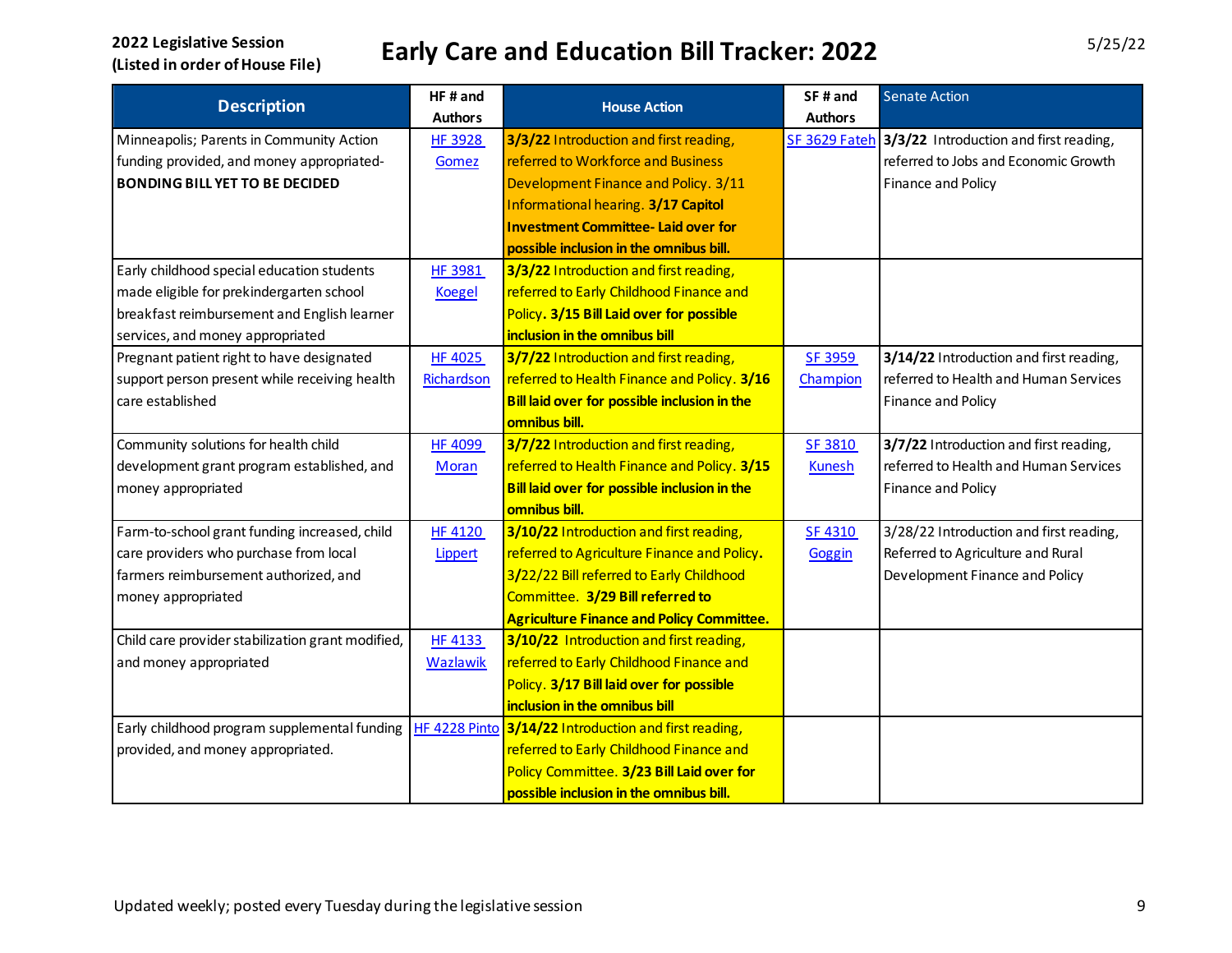| <b>Description</b>                           | HF# and        | <b>House Action</b>                                   | SF# and          | <b>Senate Action</b>                        |
|----------------------------------------------|----------------|-------------------------------------------------------|------------------|---------------------------------------------|
|                                              | <b>Authors</b> |                                                       | <b>Authors</b>   |                                             |
| Early childhood education workforce study    | <b>HF 4278</b> | 3/14/22 Introduction and first reading,               | SF 3986          | 3/14/22 Introduction and first reading,     |
| appropriation                                | Kotyza-        | referred to Early Childhood Finance and               | <b>Duckworth</b> | Referred to Jobs and Economic Growth        |
|                                              | Witthuhn       | Policy. 3/17 Bill re-referred as amended to           |                  | Finance and Policy. 3/28 Bill laid over for |
|                                              |                | Workforce Development Committee. 3/23                 |                  | possible inclusion in the omnibus bill.     |
|                                              |                | Bill laid over for possible inclusion in the          |                  |                                             |
|                                              |                | omnibus bill.                                         |                  |                                             |
| Child care assistance, economic assistance,  | <b>HF 4307</b> | 3/14/22 Introduction and first reading,               | SF 4013          | 3/14/22 Introduction and first reading,     |
| behavioral health, health care, and health   | <b>Schultz</b> | referred to Human Services Finance and                | Wiklund          | referred to Human Services Reform           |
| insurance access governing provisions        |                | Policy. 3/31 Laid over for possible inclusion         |                  | Finance and Policy. 3/17 Referred to        |
| modified; forecast adjustments made; reports |                | in the omnibus bill.                                  |                  | <b>Senate Health and Human Services</b>     |
| required; money transferred; technical and   |                |                                                       |                  | <b>Finance &amp; Policy</b>                 |
| conforming changes made; funds allocated for |                |                                                       |                  |                                             |
| a specific purpose; grants established; and  |                |                                                       |                  |                                             |
| money appropriated.                          |                |                                                       |                  |                                             |
| Cost estimation model development required   | <b>HF 4418</b> | 3/17/22 Introduction and first reading,               |                  |                                             |
| for early care and learning programs and a   | Pryor          | referred to Early Childhood Finance and               |                  |                                             |
| child care provider wage scale, reports      |                | Policy. 3/29 Bill laid over for possible              |                  |                                             |
| required, and money appropriated             |                | inclusion in the omnibus bill.                        |                  |                                             |
| Child care provider grant eligibility        | <b>HF 4419</b> | 3/17/22 Introduction and first reading,               |                  |                                             |
| requirements modified, and money             | Pryor          | referred to Early Childhood Finance and               |                  |                                             |
| appropriated                                 |                | Policy. 3/29 Bill laid over for possible              |                  |                                             |
|                                              |                | inclusion in the omnibus bill.                        |                  |                                             |
| Child care and early learning program        |                | HF 4497 Pinto 3/21/22 Introduction and first reading, |                  |                                             |
| information technology and data practices    |                | referred to Early Childhood Finance and               |                  |                                             |
| report required, and money appropriated      |                | Policy. 3/29 Bill referred to State                   |                  |                                             |
|                                              |                | Government and Finance Committee. 4/1                 |                  |                                             |
|                                              |                | <b>Bill referred to Early Childhood Finance and</b>   |                  |                                             |
|                                              |                | <b>Policy Committee</b>                               |                  |                                             |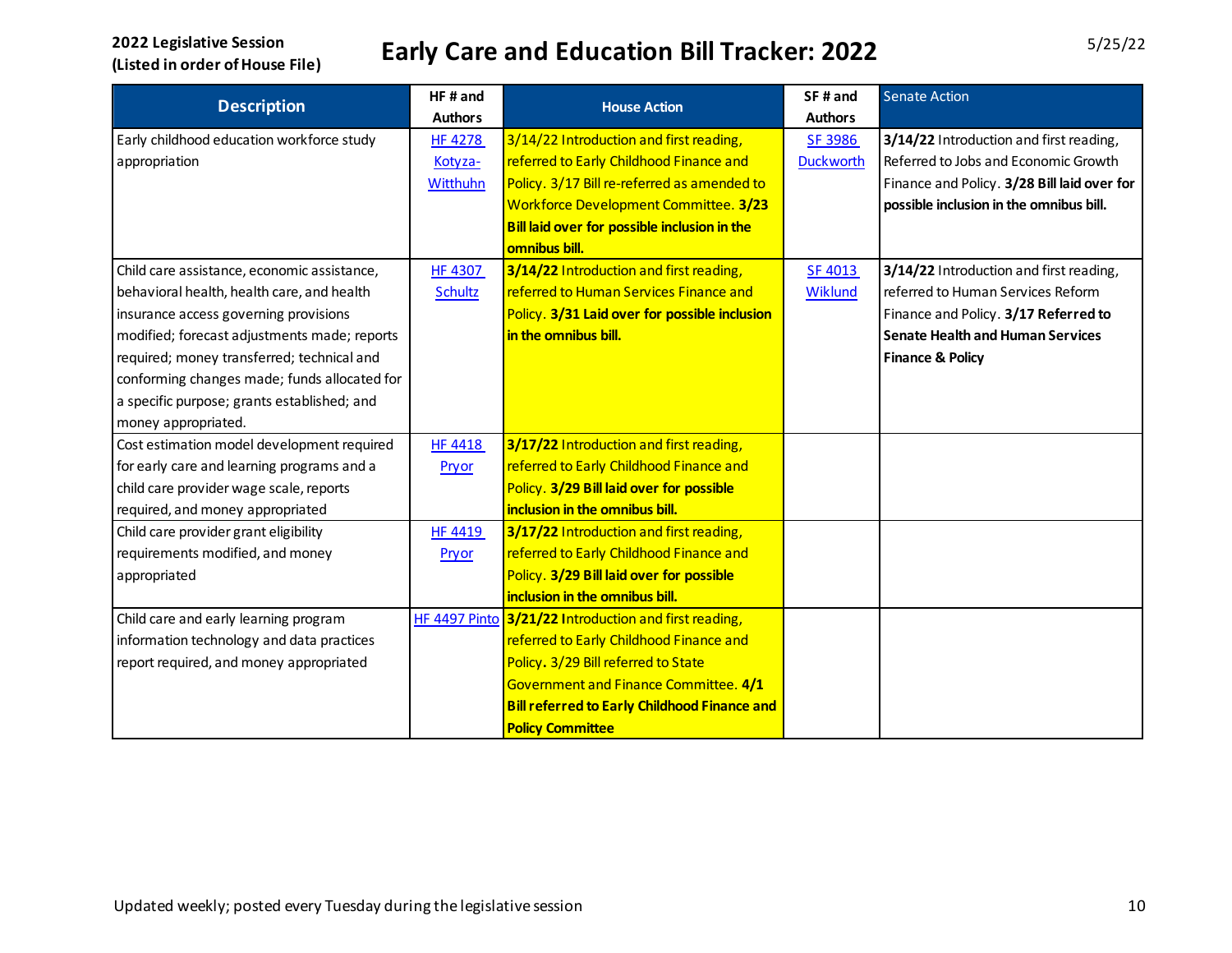| <b>Description</b>                              | $HF$ and       | <b>House Action</b>                                   | SF# and        | Senate Action |
|-------------------------------------------------|----------------|-------------------------------------------------------|----------------|---------------|
|                                                 | <b>Authors</b> |                                                       | <b>Authors</b> |               |
| Prekindergarten program changes made,           |                | HF 4570 Pinto 3/23/22 Introduction and first reading, |                |               |
| voluntary prekindergarten provided for eligible |                | referred to Early Childhood Finance and               |                |               |
| four-year-old children, transition year         |                | Policy. 3/24 Informational hearing. 3/31              |                |               |
| established for early childhood programs, and   |                | Committee report, to adopt as amended                 |                |               |
| money appropriated.                             |                | and re-refer to Education Finance. 4/1 Bill           |                |               |
|                                                 |                | laid over for possible inclusion in the               |                |               |
|                                                 |                | <b>omnibus bill.</b>                                  |                |               |
| Ombudsperson for family child care provider     | <b>HF 4593</b> | 3/24/22 Introduction and first reading,               |                |               |
| federal money requirement and allocation        | Demuth         | referred to Early Childhood Finance and               |                |               |
| modified.                                       |                | Policy. 3/29 Bill laid over for possible              |                |               |
|                                                 |                | inclusion in the omnibus bill.                        |                |               |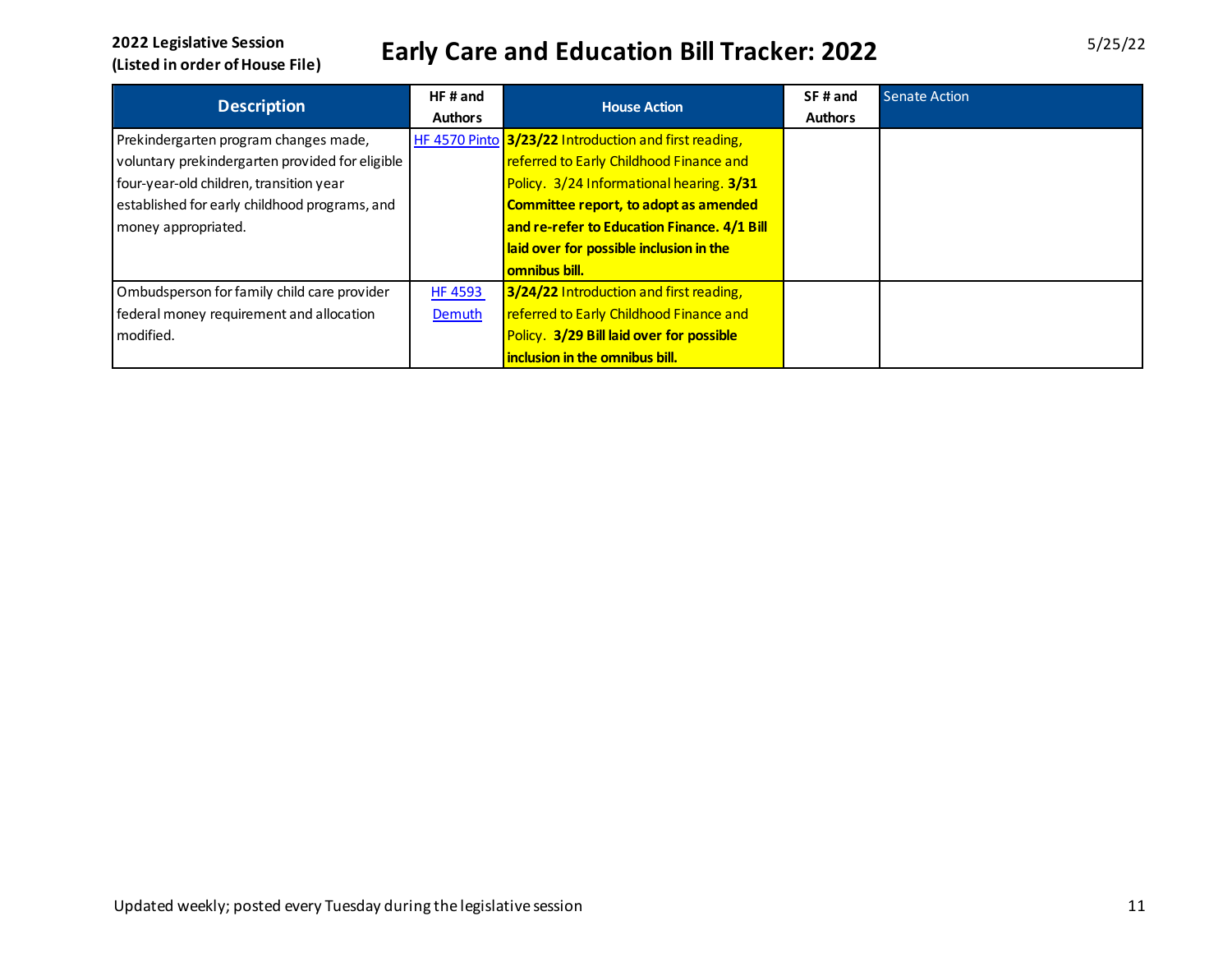| <b>Description</b>                              | HF# and          |                                                       | SF# and             | <b>Senate Action</b>                      |
|-------------------------------------------------|------------------|-------------------------------------------------------|---------------------|-------------------------------------------|
|                                                 | <b>Authors</b>   | <b>House Action</b>                                   | <b>Authors</b>      |                                           |
| <b>BILLS NOT INCLUDED IN OMNIBUS BILLS OR</b>   |                  |                                                       |                     |                                           |
| <b>NOT HEARD</b>                                |                  |                                                       |                     |                                           |
| Group family day care child-adult capacity      |                  |                                                       | SF 827 Utke         | 2/11/2021 Introduction and first reading, |
| ratios and age distribution restrictions        |                  |                                                       |                     | referred to Human Services Licensing      |
| modifications                                   |                  |                                                       |                     | Committee. 2/17/21 Committee report to    |
|                                                 |                  |                                                       |                     | pass as amended and re-referred to        |
|                                                 |                  |                                                       |                     | Human Services Reform Committee.          |
|                                                 |                  |                                                       |                     | 3/17/22 Bill laid over for possible       |
|                                                 |                  |                                                       |                     | inclusion in the omnibus bill             |
| Maternal death studies expanded to include      | <b>HF 2654</b>   | 1/31/22 Introduction and first reading,               | SF 3026             | 2/10/22 Introduction and first reading,   |
| maternal morbidity                              | Richardson       | referred to Health Finance and Policy                 | <b>Torres-Ray</b>   | Referred to Health and Human Services     |
|                                                 |                  |                                                       |                     | Finance and Policy                        |
| Voluntary prekindergarten and school            | HF 2655          | 01/31/22 Introduction and first reading,              |                     |                                           |
| readiness plus program expansion made           | Bernardy         | referred to Education Finance. 1/31 Re-               |                     |                                           |
| permanent, and money appropriated               |                  | referred to Early Childhood Finance and               |                     |                                           |
|                                                 |                  | Policy. 2/24 Committee report, to adopt               |                     |                                           |
|                                                 |                  | and re-refer to Education Finance                     |                     |                                           |
|                                                 | <b>HF 2658</b>   | Committee<br>01/31/22 Introduction and first reading, | <b>SF 2804</b>      | 2/3/22 Introduction and first reading,    |
| Education partnership program grant awards      |                  |                                                       |                     |                                           |
| specified, education partnership program        | <b>Wolgamott</b> | referred to Education Finance                         | <b>Nelson</b>       | referred to Education Finance and Policy  |
| funding increased, and money appropriated       |                  |                                                       |                     |                                           |
| Child care center staffing and group size rules | <b>HF 2817</b>   | 1/31/22 Introduction and first reading,               | <b>SF 2751 Eken</b> | 2/3/22 Introduction and first reading,    |
| amended, and report required                    | Rasmusson        | referred to Early Childhood Finance and               |                     | referred to Human Services Reform         |
|                                                 |                  | Policy. 2/22 Bill laid over for possible              |                     | Finance and Policy                        |
|                                                 |                  | inclusion in the omnibus bill.                        |                     |                                           |
| Child care; commissioner of human services      | <b>HF 2842</b>   | 1/31/22 Introduction and first reading,               | SF 3678             | 3/2/22 Introduction and first reading,    |
| required to award minimum base grant            | Quam             | referred to Early Childhood Finance and               | <b>Dornink</b>      | referred to Human Services Reform         |
| amount to eligible family and group family      |                  | Policy                                                |                     | Finance and Policy                        |
| child care home and legal nonlicensed child     |                  |                                                       |                     |                                           |
| care providers                                  |                  |                                                       |                     |                                           |
| Child care employee noncompete agreements       | <b>HF 3009</b>   | 2/3/22 Introduction and first reading,                | SF 2837             | 2/3/22 Introduction and first reading,    |
| prohibited                                      | <b>Stanstede</b> | referred to Labor, Industry, Veterans and             | Tomassoni           | referred to Jobs and Economic Growth      |
|                                                 |                  | Military Affairs Finance and Policy                   |                     | Finance and Policy                        |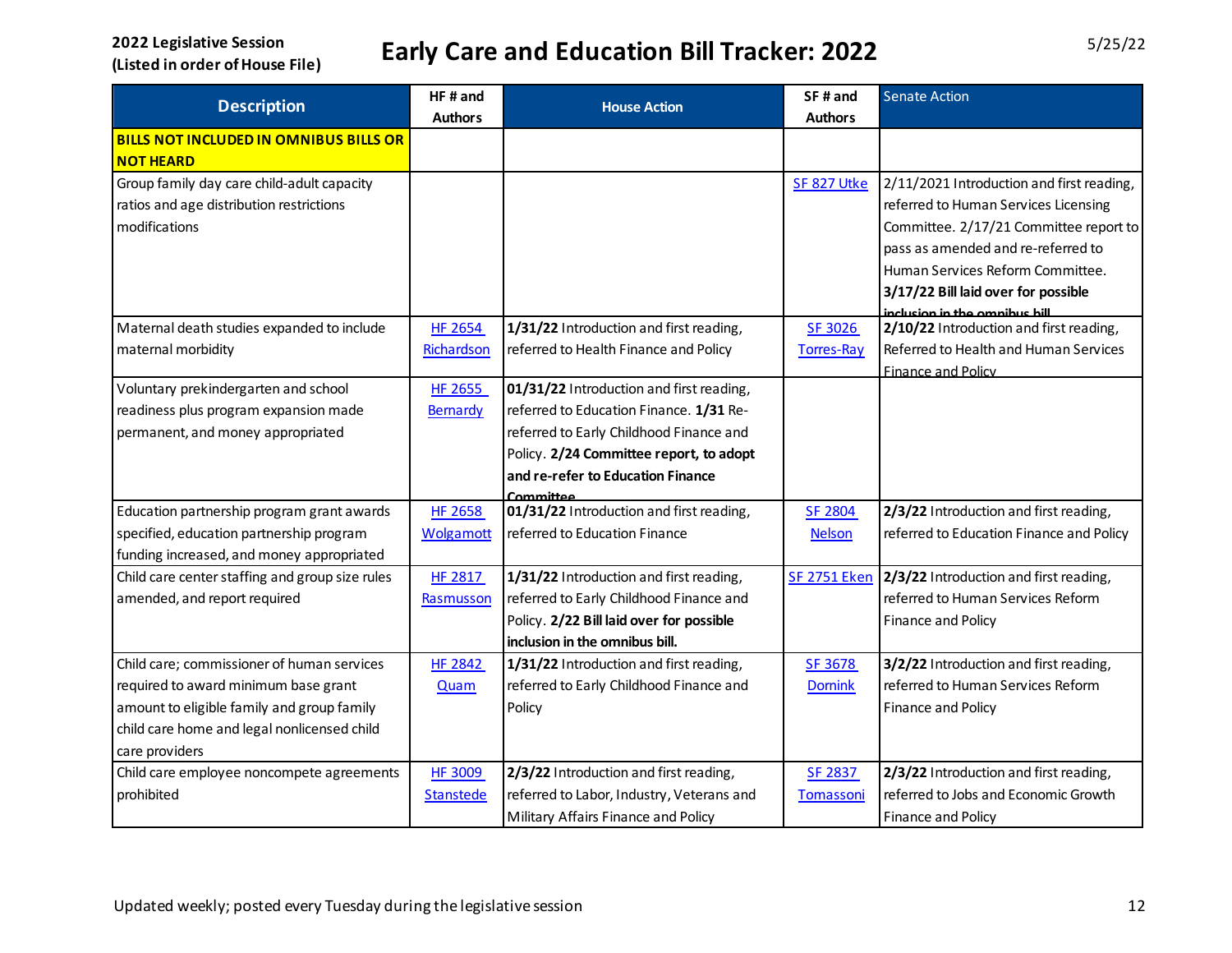| <b>Description</b>                                 | HF# and<br><b>Authors</b> | <b>House Action</b>                                   | SF# and<br><b>Authors</b> | <b>Senate Action</b>                      |
|----------------------------------------------------|---------------------------|-------------------------------------------------------|---------------------------|-------------------------------------------|
| Greater Minnesota child care facility program      | <b>HF 3169</b>            | 2/7/22 Introduction and first reading,                | SF 3025                   | 2/10/22 Introduction and first reading,   |
| funding provided, and money appropriated           | Olson                     | referred to Capital Investment. 3/10                  | Weber                     | Referred to Jobs and Economic Growth      |
|                                                    |                           | Informational hearing.                                |                           | Finance and Policy                        |
|                                                    |                           |                                                       |                           |                                           |
| Child care center and family child care provided   | <b>HF 3179</b>            | 2/7/22 Introduction and first reading,                | <b>SF 3791 Klein</b>      | 3/7/22 Introduction and first reading,    |
| allowed to adopt immunization policy               | <b>Freiberg</b>           | referred to Early Childhood Finance and               |                           | Referred to Education Finance and Policy  |
|                                                    |                           | Policy                                                |                           |                                           |
| Homelessness prevention assistance to              |                           | HF 3210 Pinto 2/10/22 Introduction and first reading, |                           |                                           |
| families with minor children existing program      |                           | referred to Early Childhood Finance and               |                           |                                           |
| expanded, and money appropriated                   |                           | Policy. 2/15 Committee report, to adopt as            |                           |                                           |
|                                                    |                           | amended and re-refer to Housing Finance               |                           |                                           |
|                                                    |                           | and Policy                                            |                           |                                           |
| Community residential setting alternate            | HF 3268                   | 2/10/22 Introduction and first reading,               | <b>SF 2968 Utke</b>       | 2/10/22 Introduction and first reading,   |
| overnight supervision modified, home and           | <b>Boldon</b>             | referred to Human Services Finance and                |                           | referred to Human Services Licensing      |
| community-based services employee                  |                           | Policy. 3/3 Laid over for possible inclusion in       |                           | Policy. 3/15 Bill referred to the Human   |
| scholarships modified, ICF/DD operating rate       |                           | the omnibus bill                                      |                           | <b>Services Reform Finance and Policy</b> |
| increased, direct support professional child care  |                           |                                                       |                           | Committee.                                |
| relief grant established                           |                           |                                                       |                           |                                           |
| Immunization requirement exemption                 | <b>HF 3276</b>            | 2/10/22 Introduction and first reading,               |                           |                                           |
| modified for children in child care facilities and | <b>Bennett</b>            | referred to Education Policy.                         |                           |                                           |
| students in school and postsecondary               |                           |                                                       |                           |                                           |
| education institution                              |                           |                                                       |                           |                                           |
| School-age care program child age range            | <b>HF 3485</b>            | 2/15/22 Introduction and first reading,               | <b>SF 3488</b>            | 2/28/22 Introduction and first reading,   |
| increased, school-age care program funding         | Pryor                     | referred to Education Policy. Re-referred to          | Cwodinzki                 | Referred to Education Finance and Policy  |
| increased, and money appropriated                  |                           | Early Childhood Finance and Policy. 3/3 Bill          |                           |                                           |
|                                                    |                           | laid over for further consideration. 3/8 Bill         |                           |                                           |
|                                                    |                           | amended and re-referred to Education                  |                           |                                           |
|                                                    |                           | <b>Finance Committee</b>                              |                           |                                           |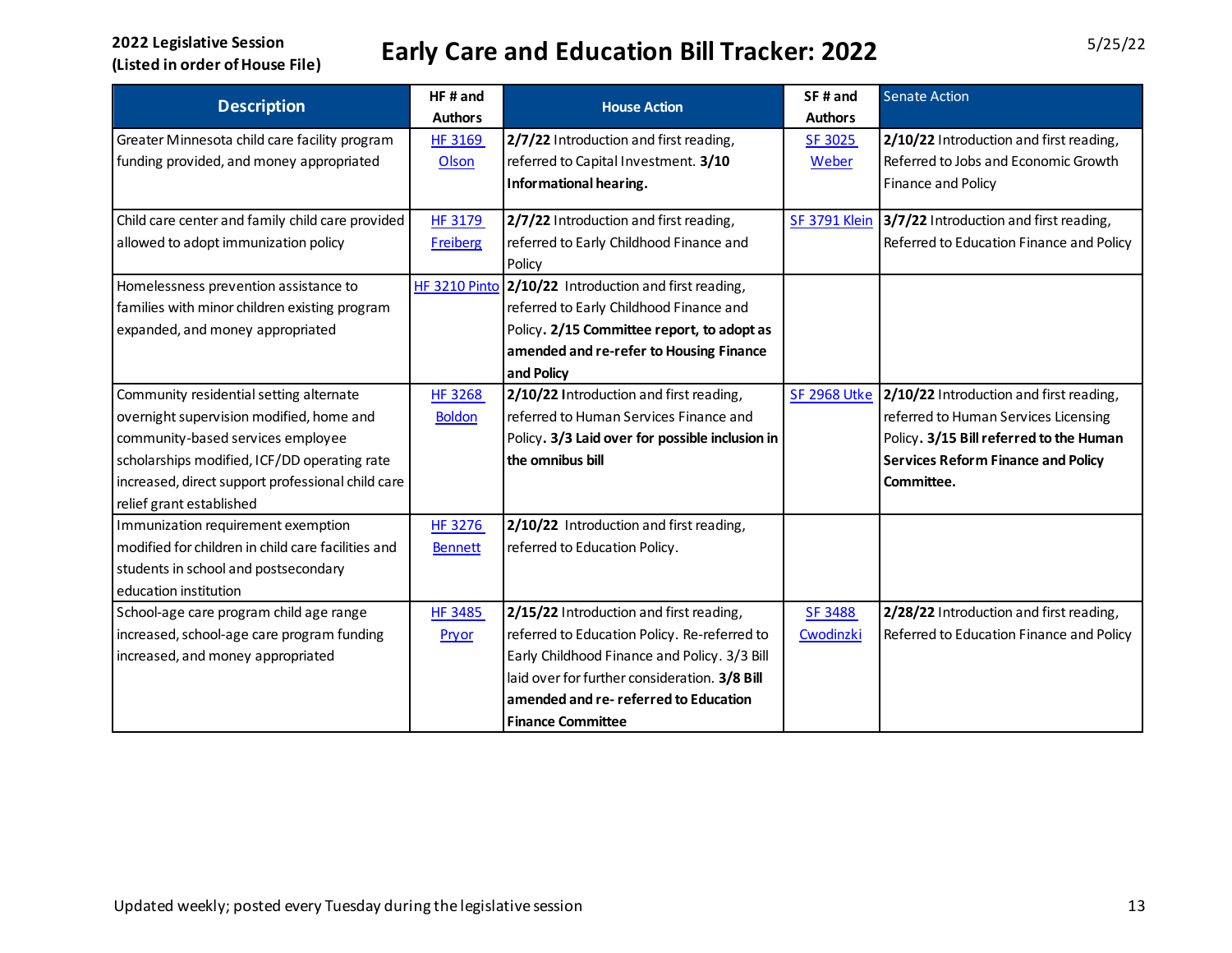| <b>Description</b>                              | HF#and           | <b>House Action</b>                          | SF# and             | <b>Senate Action</b>                      |
|-------------------------------------------------|------------------|----------------------------------------------|---------------------|-------------------------------------------|
|                                                 | <b>Authors</b>   |                                              | <b>Authors</b>      |                                           |
| Premium assistance program creation for child   | <b>HF 3513</b>   | 2/17/22 Introduction and first reading,      | <b>SF 3002</b>      | 2/10/22 Referred to Health and Human      |
| care workers                                    | <b>Koegel</b>    | referred to Commerce Finance and Policy.     | Putnam              | Services Finance and Policy               |
|                                                 |                  | 3/9 Bill re-referred to Early Childhood      |                     |                                           |
|                                                 |                  | Finance and Policy Committee. 3/15 Bill re-  |                     |                                           |
|                                                 |                  | referred to the Health Finance and Policy    |                     |                                           |
|                                                 |                  | Committee. 3/23 Bill laid over for possible  |                     |                                           |
|                                                 |                  | inclusion in the omnibus bill.               |                     |                                           |
| Calculation of early childhood family education | <b>HF 3622</b>   | 2/21/22 Introduction and first reading,      | SF 3341             | 2/21/22 Introduction and first reading,   |
| revenue modification; administrative costs      | <b>Wolgamott</b> | referred to Early Childhood Finance and      | Housley             | referred to Education Finance and Policy. |
| money transfer authorization                    |                  | Policy. 3/3 Bill passed and re-referred to   |                     | 3/7 Committee report to pass and refer    |
|                                                 |                  | the Education Finance Committee              |                     | to Finance Committee                      |
| Vocational education grant funding provided,    | <b>HF 3641</b>   | 2/21/22 Introduction and first reading,      | <b>SF 3460</b>      | 2/24/22 Introduction and first reading,   |
| and money appropriated                          | <b>Kresha</b>    | referred to Workforce and Business           | <b>Dornink</b>      | referred to Jobs and Economic Growth      |
|                                                 |                  | Development Finance and Policy               |                     | Finance and Policy                        |
| Early childhood; quality rating improvement     | <b>HF 3806</b>   | 2/28/22 Introduction and first reading,      | <b>SF 4187</b>      | 3/21/22 Introduction and first reading,   |
| system and early learning scholarship program   | Demuth           | referred to Early Childhood Finance and      | <b>Nelson</b>       | referred to Education Finance and Policy  |
| changes made                                    |                  | Policy                                       |                     |                                           |
| Direct support professionals child care relief  | <b>HF 3859</b>   | 2/28/22 Introduction and first reading,      | SF 3903             | 3/10/22 Introduction and first reading,   |
| grants established                              | <b>Boldon</b>    | referred to Early Childhood Finance and      | Wiklund             | Referred to Human Services Reform         |
|                                                 |                  | Policy. 3/8 Laid over as amended for         |                     | Finance and Policy                        |
|                                                 |                  | possible inclusion in the omnibus bill       |                     |                                           |
| Minnesota baby steps home visiting program      | <b>HF 3887</b>   | 3/3/22 Introduction and first reading,       | <b>SF 4109</b>      | 3/17/22 Introduction and first reading,   |
| established, and money appropriated             | <b>Morrison</b>  | referred to Early Childhood Finance and      | Coleman             | referred to Health and Human Services     |
|                                                 |                  | Policy. 3/8 Bill amended and re-referred to  |                     | Finance and Policy                        |
|                                                 |                  | Health Finance and Policy Committee. 3/16    |                     |                                           |
|                                                 |                  | Bill laid over for possible inclusion in the |                     |                                           |
|                                                 |                  | amnihus hill                                 |                     |                                           |
| In-home day care cooperative health plans       | <b>HF 4218</b>   | 3/10/22 Introduction and first reading,      | <b>SF 4003</b>      | 3/14/22 Introduction and first reading,   |
| authorized                                      | <b>Wazlawik</b>  | referred to Commerce Finance and Policy      | Putnam              | referred to Commerce and Consumer         |
|                                                 |                  |                                              |                     | Protection Finance and Policy             |
| Working family tax credit eligibility modified  | <b>HF 4247</b>   | 3/14/22 Introduction and first reading,      | <b>SF 3180 Rest</b> | 2/17/22 Introduction and first reading,   |
|                                                 | Klevorn          | referred to Taxes                            |                     | referred to Taxes                         |